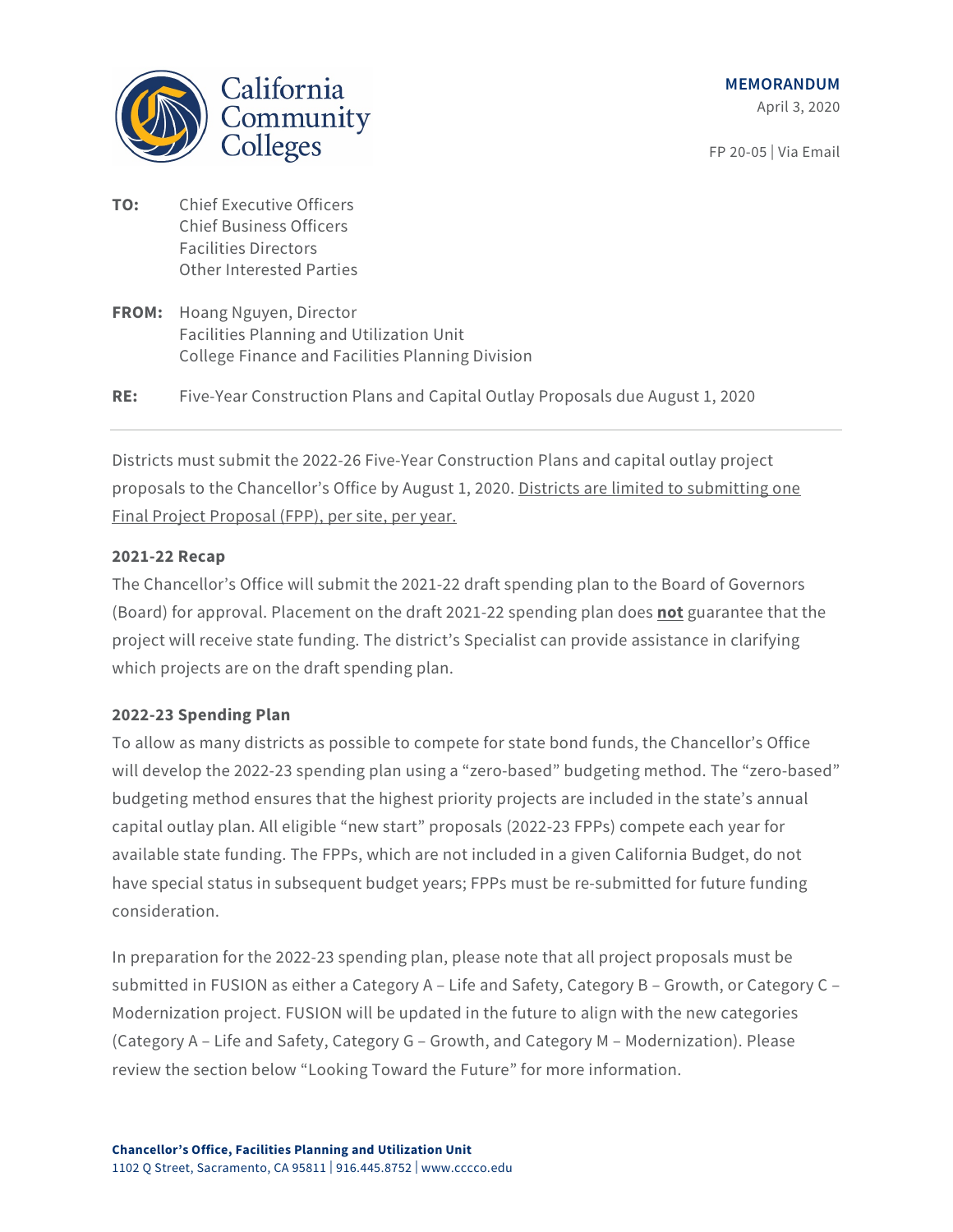## **FPPs**

Districts may submit a 2022-23 FPP from the attached list of "Initial Project Proposal-approved" projects. This list reflects those proposals that may be eligible for 2022-23 state capital outlay funding. The FPP forms are located in Appendix B of the Facilities Planning Manual (please contact your Facilities Planning Specialist for a copy). Additionally, sample floor plans can be found in Appendix F and the FPP Completion Checklist can be found in Appendix H. A State Administrative Manual (SAM) narrative guidance document, which includes sample text and instructions, is attached with this memorandum. In addition, please provide the economic analysis matrix as an attachment to the FPP. For Category A – Life and Safety proposals, please include any third-party independent studies and/or reports, which identifies the critical life safety issues.

# **Department of Finance**

The Department of Finance (Finance) has requested that the narrative responses to the SAM include information about how each project addresses needs and reflects the district's highest priority. Further, Finance has requested that all project proposals provide a local contribution for all submitted project proposals (FPPs) and that 100 percent of the equipment phase for all projects be funded locally. Include the cost of the equipment phase in the state-supportable district cost section of the Junior College Accounting Form (JCAF) 32 in FUSION.

## **CCCI/EPI**

Project proposals (2022-23 FPPs) must be developed using the current California Construction Cost Index (CCCI) 6924, Equipment Price Index (EPI) 3737, and inspection allowance of \$14,094 per month. Please do not escalate costs to the mid-point of construction. The Chancellor's Office will escalate costs using the methodology approved by Finance.

## **IPPs**

Districts may submit new 2023-24 Initial Project Proposals (IPPs). In addition, districts must resubmit any previously approved IPPs not developed into FPPs for state funding consideration in 2022-23, if the district wants the project considered for state funding in fiscal year 2023-24 (i.e., a 2023-24 IPP).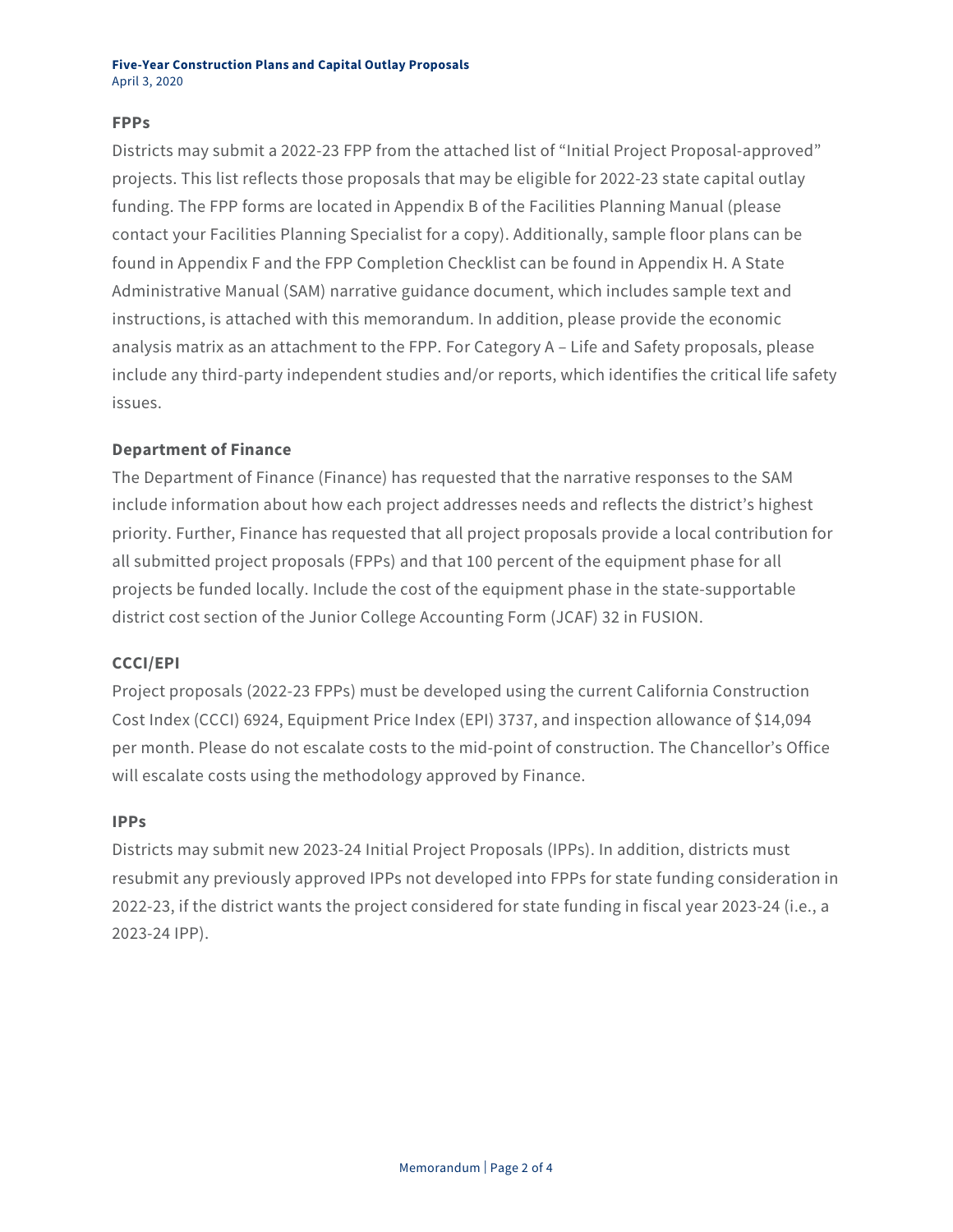#### **Five-Year Construction Plans and Capital Outlay Proposals** April 3, 2020

# **Action/Date Requested**

Please provide the documents listed below to your Chancellor's Office Facilities Planning Specialist by August 1, 2020. District 2022-26 Five-Year Construction Plans, 2022-23 FPPs and 2023-24 IPPs must be developed in FUSION.

| <b>DOCUMENT</b>                              | <b>ACTION REQUESTED</b>                                                                   |
|----------------------------------------------|-------------------------------------------------------------------------------------------|
| 2022-26 District Five-Year Construction Plan | "Submit" electronically in FUSION and mail<br>1 hard copy with original signature.        |
| 2022-23 Final Project Proposals              | "Submit" electronically in FUSION and mail<br>2 hard copies (1 with original signatures). |
| 2023-24 Initial Project Proposals*           | "Submit" electronically in FUSION and mail<br>1 hard copy with original signature.        |

\*All 2022-23 IPPs not developed into FPPs must be resubmitted as 2023-24 IPPs to be eligible for state funding consideration.

# **Looking Toward the Future**

With the adoption of the *[Vision for Success](https://www.cccco.edu/About-Us/Vision-for-Success)* and at the direction of the Board, the Chancellor's Office and the ACBO Facilities Task Force has evaluated the capital outlay program to align with statewide efforts towards improving student success. Over the last two years, our office has shared the proposed changes with the system as part of the consultation process. Pending Board of Governors approval, we are anticipating changes to our project categories and scoring metrics. Beginning with the 2020-21 and 2021-22 spending plans, the former project categories (i.e., categories A-F) were collapsed into three categories: Category A –Life and Safety, Category G – Growth, and Category M – Modernization. Once the Board of Governors approves the category revisions, FUSION will be updated to reflect the new categories. Proposed changes to the scoring metrics are not expected to impact this year's FPP submissions that will be used for the 2022-23 spending plan. All FPPs to be submitted next year for consideration for the 2023-24 spending plan will be scored using the new metrics.

## **Contact**

Districts that intend to submit a Category A – Life and Safety FPP are strongly advised to contact their Chancellor's Office Facilities Planning Specialist as soon as possible. Our directory of district assignments and staff contact information is attached with this memorandum.